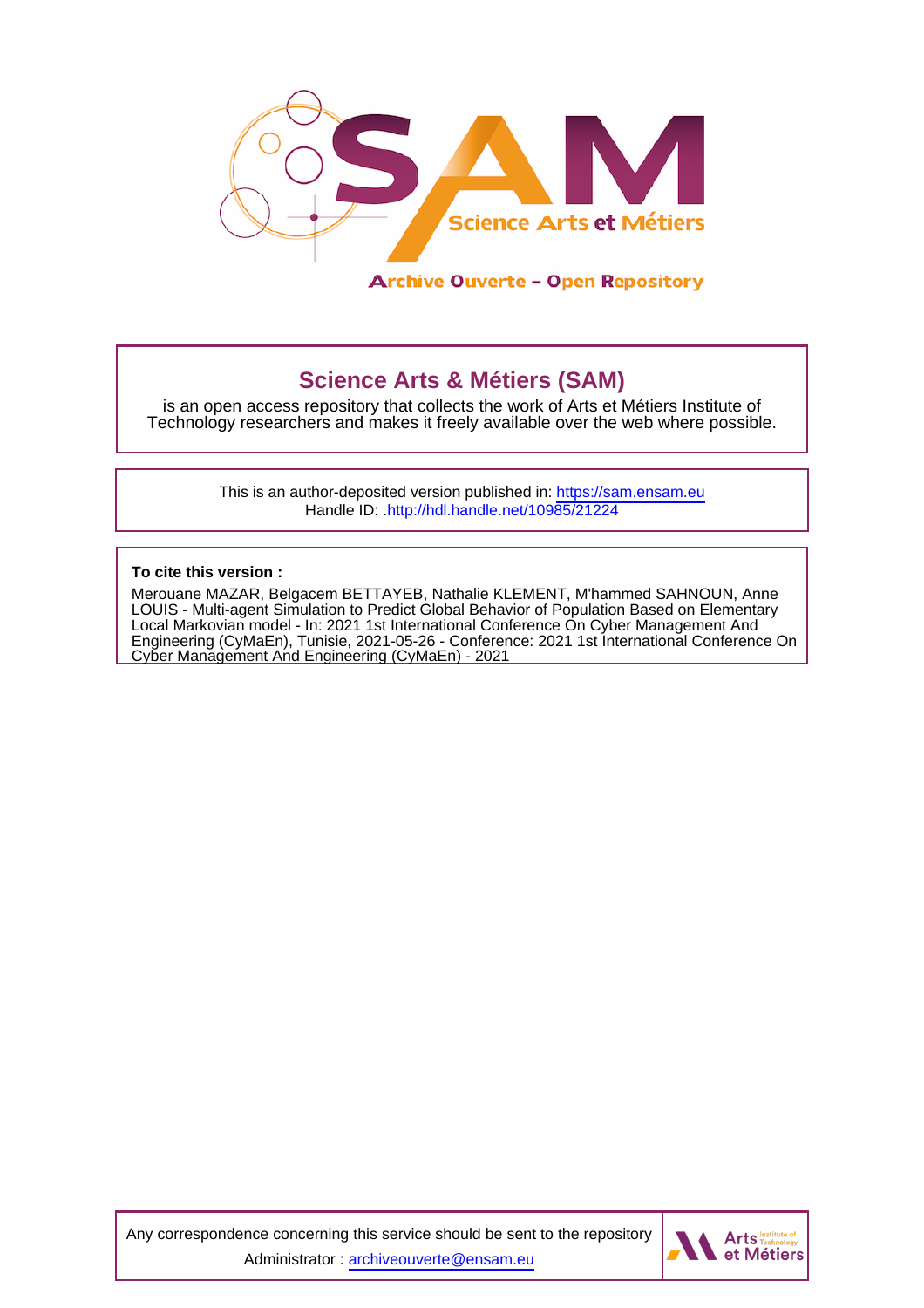# Multi-agent Simulation to Predict Global Behavior of Population Based on Elementary Local Markovian model\*

\* Application in the prediction of mildew disease in Greenhouses

| Merouane Mazar                              |               |                     | Belgacem Bettayeb Nathalie Klement M'hammed Sahnoun | Anne Louis                                      |
|---------------------------------------------|---------------|---------------------|-----------------------------------------------------|-------------------------------------------------|
| LINEACT CESI                                | LINEACT CESI  | Arts et Métiers     | <i>LINEACT CESI</i>                                 | LINEACT CESI                                    |
| & Art et Métiers                            | Lille, France | LISPEN, HESAM       |                                                     | S-É-du-Rouvray - France S-É-du-Rouvray - France |
| S-É-du-Rouvray - France 0000-0003-0997-9529 |               | Lille, France       | 0000-0003-3515-8118                                 | 0000-0003-4414-2126                             |
| 0000-0002-4276-8654                         |               | 0000-0002-6926-6101 |                                                     |                                                 |

*Abstract*—New technologies based robotics and data analysis are starting to be used for the treatment of disease in horticulture field. Such autonomous systems evolving in dynamic environment need automatic operation and control based on dynamic scheduling. To do so, it is necessary to predict the behaviour of this environment to better control these autonomous systems. This paper aims to define the behaviour of plants infection by mildew disease in greenhouses in order to optimise the robotized treatment, which should be fully autonomous. We propose a Markovian approach to model individual plants behaviour and their interactions to predict the dynamics of mildew disease in greenhouses. A multi-agent based simulation is implemented to validate the model. Simulation results have shown the efficiency of the proposed approach to reproduce the behaviour .

*Index Terms*—Stochastic behaviour, Markov chain, Simulation, Multi-agent-system, UV-C treatment

#### I. INTRODUCTION

The last decade has known a huge revolution in the use of robotics and 4.0 technologies in different economic sectors. The new technologies brought by this fourth industrial revolution, called Industry 4.0, are affecting the agricultural sector as much as the industry [1]. The previous industrial revolutions began at the end of the  $18<sup>th</sup>$  century and the beginning of the  $19<sup>th</sup>$  century, with the invention of steam engines. The second industrial era was born thanks to the massive use of machines. These machines made it possible to pass from artisanal production in workshops to mass production in factories, like the automobile factories in the 19<sup>th</sup> century. Then, the development of electronic cards and computer technologies in the  $20<sup>th</sup>$  century allowed the automation of industrial production and revolutionized the industry for a third time. Today, the development of digital technologies allows the possibility to connect all objects and devices, such as computers, robotic tools, products, etc. This

—–

connectivity, reinforced by Internet of Things (IoT), makes easier the control of physical world from a virtual world. Moreover, the availability of affordable computational devices (computer with acceptable computational capacity) gives the possibility to use distributed supervision systems and to allow more decision capacity to smart devices.

Associated with the fourth industrial revolution, Agriculture 4.0 needs all the technologies used in Industry 4.0. [2] Similarly to other agriculture sub-sectors, the horticulture is using more and more robotics, sensors, simulation and optimisation in its daily operations. In Agriculture 4.0 era, connected farms or greenhouses are equipped with supervisors based on Internet of Things technologies. The supervisor is able to collect data about the state of the plants through sensors in the greenhouses or drones in open-field farms. After collecting the data and extracting the information it contains, the supervisor decides whether to harvest the plants or treat them [3]. In [4], harvesting is ensured by harvesting robots, which can be customized regarding the type of plants and can work in group. For the treatment of plants against diseases, chemicals are generally sprayed manually or using spraying robots [5]. Recently, a new technology is being developed to replace chemicals by ultraviolet (UV) radiation. Especially, the UV Type C has demonstrated its efficiency in the eradication of plant disease such as mildew [6]. The manual deployment of this new technology cannot be possible due to the numerous and real risks such as burns or cancer. Robots equipped with UV-lamps are suitable for this kind of operations [3]. These robots have to move next to plant with turned on UV-lamps and to make some decisions related to the selection of row to treat, charging cycle planing and speed. These set of automatic decisions are based on the mildew level for each plant or zone in the greenhouse.

The main issue when dealing with plant's diseases is come from their stochastic apparition and evolution process. The

This research was made possible thanks to  $\epsilon$ 1.35 million financial support from the European Regional Development Fund provided by the Interreg North-West Europe Programme in context of UV-ROBOT.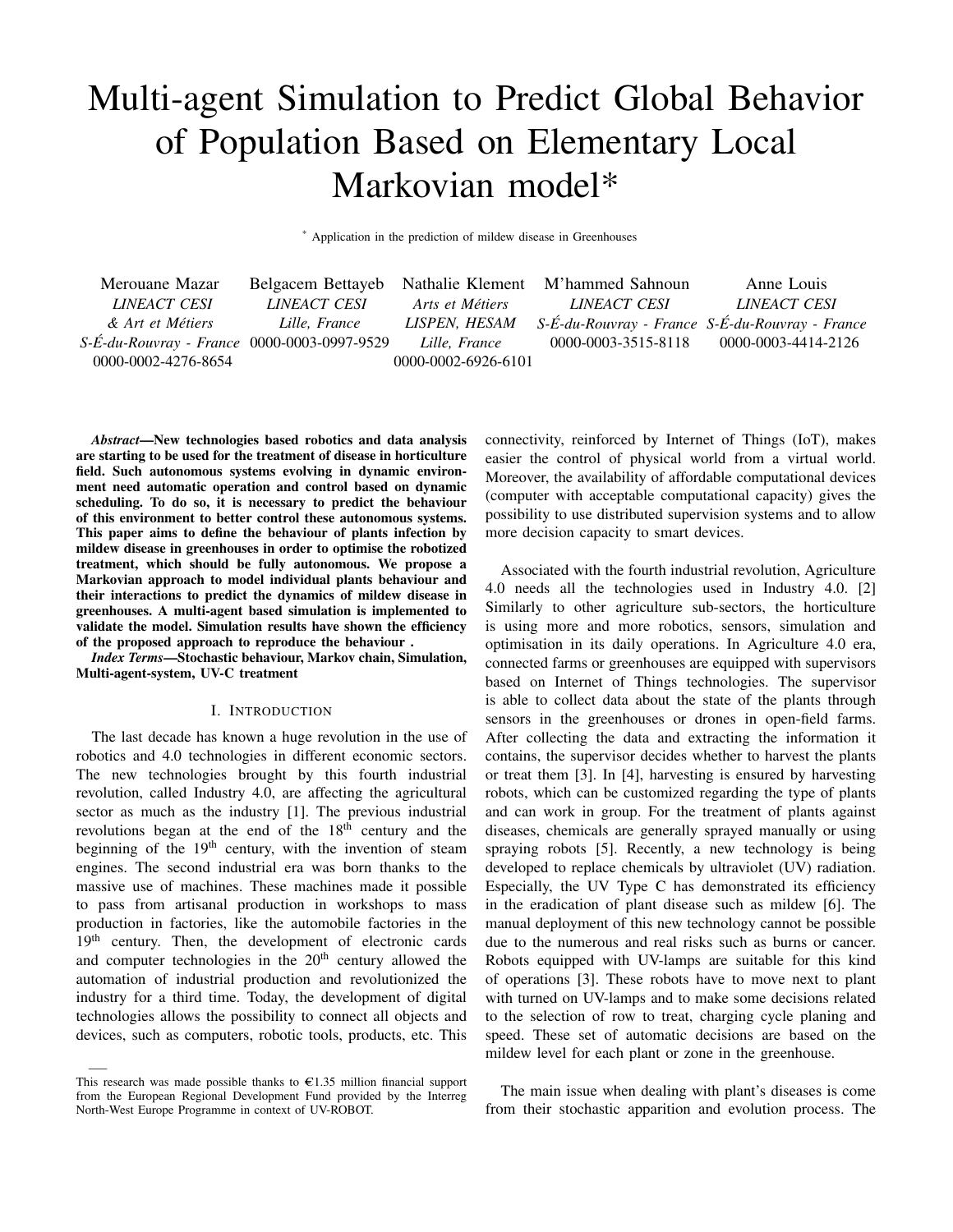main parameters that influence the behavior of disease (like mildew in greenhouses) are humidity, temperature and airing [7]. In order to treat them automatically with robots, it is necessary to predict the behavior of the disease. Ignoring the behavior of the disease represents a high risk to treat plants with inadequate dozes. Therefore, the use of sensors to measure the disease levels on plants is inevitable. However, as sensors might need a certain time to make sampling, measurement, and calculation, it will not be possible to get instantaneous measurements of the level of mildew in the complete greenhouse. That is why, it is necessary to predict the evolution of the disease to ensure a good treatment with the robots.

The evolution behavior of mildew in a greenhouse can be modeled using the logistic function with three parameters used in [8]. The use of this function allows to reproduce the same expected global disease behaviour for all the plants in the greenhouse. However, it is not possible to predict the behaviour of an individual plant and the assumption that each plant follow the same logistic function (with different parameters) is not realistic. In fact, the disease behaviour of each plant is stochastic and modeled as a discrete function based on human observations. In addition, it is known that the evolution of disease is not the same for each plant, and it has not a uniform distribution on different zones in the greenhouse.

This work aims to define a stochastic model of the behaviour of plants regarding mildew disease and uses simulation its validation. The proposed approach is based on the adoption of a Markovian model based behaviour for each individual plant. This model is calibrated and tested using multi-agent simulation to ensure estimate the global behaviour of the greenhouse.

The rest of this article is structured as follows. Section II describes the behaviour of the mildew disease. Section III details the proposed modeling approach to end with a Markovian transition matrices, defined at plants level, allowing to reproduce a predefined behavior of mildew disease at greenhouse level. Finally, the conclusion and future work are discussed in section IV.

#### II. DISEASE BEHAVIOR

The evolution of the level of mildew infection directly influences the UV-C dose to be applied, ie the duration of the treatment. To adjust the doses of UV-C treatment, the robot changes its speed according to the level of infection of the plant. When the infection level is high, the robot treats the plant at low speed. The plant therefore receives a sufficient dose of UV-C radiation. In addition, the robot's energy consumption is proportional to the treatment dose applied. As the UV-C lamps make up the largest part of the robot's power consumption, when the robot moves slowly with lamps on, they consume more power even when the motor consumption is low.

The reproduction of the disease behavior in the simulator is the most important point in the UV-Robot environment. In order to study the stochastic process of the evolution of mildew in greenhouses, the simulation of its behavior must be close to reality. We succeeded in simulating the behavior of mildew in two steps. At a first step, we used a three-parameter logistics function [9] which allowed us to obtain uniform probabilities for all plants. In this work, we seek to model mildew behavior in a greenhouse based on a Markovian process [10] for each plant. To render the disease levels of each plant as the states of a Markov chain, different Markovian transition matrices should be defined for all plants to simulate the evolution of their states (disease levels) and therefore the state of the whole greenhouse.

In order to properly calibrate our solving algorithms in our system, mildew behavior needs to be simulated to bring it closer to reality. We used data from [11], which represents the evolution of the level of mildew over time in tomato greenhouses in Spain. Figure 1 shows the mildew behavior curves as a percentage of diseased leaf area over days. The disease levels are represented with percentage in this graph, but we are going to use disease levels which are defined by the partners of the UV-robot project. We have six disease levels in all (0, 3, 6, 12, 20, and 30).



Fig. 1. Mildew behavior in greenhouse [11]

The function which estimates this curve is a logistic function with three parameters. It looks like the sigmoid but it is not symmetric in  $x = 0$ . The sigmoïd function is a logistic function with three parameters which are equal to 1 ( $a = b =$  $c = 1$ ). The equation 1 shows the estimation function  $\hat{f}(t)$ , it only remains to define the parameters  $a, b$  and  $c$ .

$$
\hat{f}(t) = \frac{c}{1 + be^{-at}}\tag{1}
$$

The parameters of  $\hat{f}(t)$  are:

- The numerator  $c$  is the limit of the function at infinity (the curve peaks under a horizontal asymptote).
- The function is symmetric with respect to its inflection point of abscissa  $\frac{\ln(b)}{a}$  and ordinate  $\frac{c}{2}$ .
- $c$  is the maximum disease level, in figure 1 the maximum is 80%. The highest level in our simulator is 30, so  $80\%$ of 30 is 24.
- Then  $c = 24$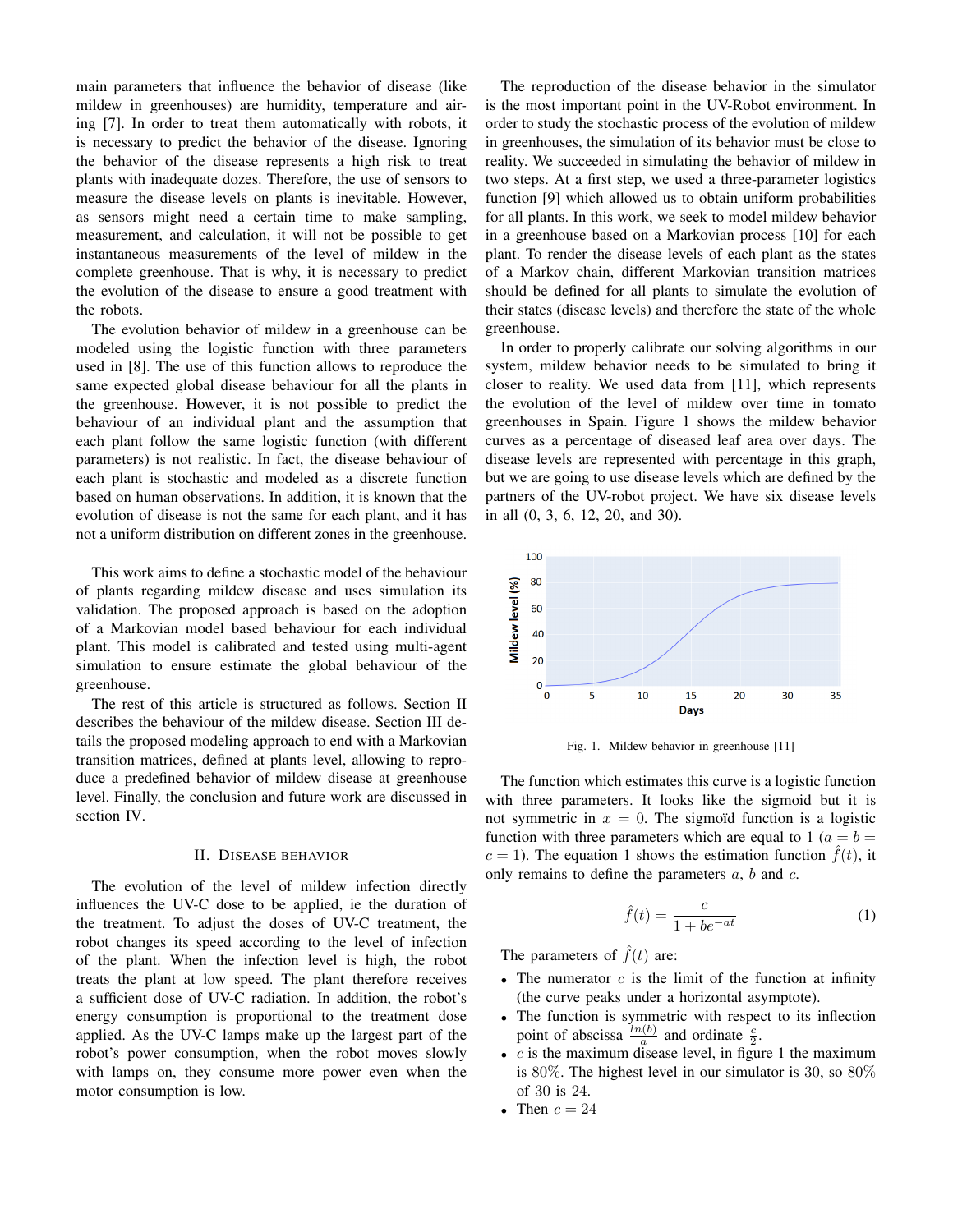To calculate  $a$  and  $b$  it suffices to take a point in the curve of the graph of the figure 1. We take the point (20, 72) which indicates a level of disease of 72% after 20 days, 72% represents in our case the level 21.6, so we need the point (20, 21.6) to construct the equation 2. And the point of inflection of abscissa which equals 15 to construct the equation 3. Then we solve the two equations 2 and 3.

$$
\frac{c}{1 + be^{-20a}} = 21.6\tag{2}
$$

$$
\frac{\ln(b)}{a} = 15\tag{3}
$$

After solving the equations 2 and 3, we find  $a = 0.44$ ,  $b = 735$  and  $c = 24$ . So  $\hat{f}(t)$  is given by the equation 4.

$$
\hat{f}(t) = \frac{24}{1 + 735e^{-0.44t}}\tag{4}
$$

By using the function  $\hat{f}(t)$  we manage to reproduce the same real disease behavior, on the other hand the probability of disease progression is the same for all the plants in the greenhouse. But in reality each plant has its own behavior, and according to the horticulturalists the plants in the edges of the greenhouse have a faster disease course compared to the plants in the center. to have a disease behavior close to reality it is necessary to model the behavior of each plant. The solution we propose for this step is to find a Markovian transition matrix for each plant. By calibrating the Markovian matrices with several simulation tests.

## III. MARKOVIAN TRANSITION MATRIX

The objective of using Markovian transition matrices is to have a unique behavior for each plant. This matrix must be define in a way that the global behavior of disease progression in the greenhouse is similar to the estimated function  $f(t)$ defined in section II. So we try to obtain the global mildew behavior (average of the levels of all the plants) from the local behavior (disease evolution for each plant). In Figure 2, it is possible to observe the diagram representing six states for six levels of disease (0, 3, 6, 12, 20, and 30) and the associated transition probabilities between them. Let  $i \in [1, I]$  be the index of plants,  $(x_i, y_i)$  their x- and y-coordinates, and  $P_{i, \dots}$ their transition matrices. Therefore, the Markovian transition matrix to build for each plant is an upper triangular matrix, as shows Eq.  $(5)$ .

$$
P_{i,\dots} = \begin{bmatrix} P_{i,1,1} & P_{i,1,2} & P_{i,1,3} & P_{i,1,4} & P_{i,1,5} & P_{i,1,6} \\ 0 & P_{i,2,2} & P_{i,2,3} & P_{i,2,4} & P_{i,2,5} & P_{i,2,6} \\ 0 & 0 & P_{i,3,3} & P_{i,3,4} & P_{i,3,5} & P_{i,3,6} \\ 0 & 0 & 0 & P_{i,4,4} & P_{i,4,5} & P_{i,4,6} \\ 0 & 0 & 0 & 0 & P_{i,5,5} & P_{i,5,6} \\ 0 & 0 & 0 & 0 & 0 & 1 \end{bmatrix}
$$
(5)

This means that the matrix is representing only the progression of the disease. In practice, the reduction of mildew level is ensured only by treatment (chemical or UV-C).



Fig. 2. The probabilities of transition on the levels of mildew

#### *A. Global behavior simulation*

Most of reference observation available in the literature concerns global behaviour of population of plants that compose a farm or a greenhouse. in order to calibrate and validate our Markov model of individual plant behaviour we have to find the link between its behaviour and its impact on the global behaviour of the farm. We propose to use multi agent simulation to reproduce this behaviour. A multi-agent base simulator is then developed using NetLogo software to represent the behaviour of greenhouse. The greenhouse is a part of global simulation of UV-C treatment already presented in other works such as [3] and [12]. Among the existing agents of the model, the agent class " Plants " is considered as a holon [13], which contains several sub-agent " Plant ". The contamination phenomena is supposed integrated in the transition matrix already proposed of each plant.

## *B. Transition matrix calibration*

The construction of matrices is done during the initialization of the " Plants " agents, such that each one have its own matrix. For each matrix  $P_{i, \dots}$  generated for a plant i, the simulator takes into account the distance of the plant from the center of the greenhouse  $d_i = \sqrt{(x_i - x_0)^2 + (y_i - y_0)^2}$ , where  $x_0$  and  $y_0$  are the x- and y-coordinates of the center of the greenhouse, respectively. Then, it generates a probability of disease progression proportional to the distance from the center. This value is calculated with the function  $g(i) = 0.1 \times d_i + 0.5$ . This linear function is chosen empirically with respect to its growth as the distance increases.

The transition matrix for each plant  $i$  is obtained after the following sequence of construction:

1) 
$$
P_{i,1,2} = g(i) \times \beta
$$
  
\n2)  $P_{i,2,3} = P_{i,1,2} \times 3$   
\n3)  $P_{i,3,4} = P_{i,1,2} \times 6$   
\n4)  $P_{i,4,5} = P_{i,1,2} \times 12$   
\n5)  $P_{i,5,6} = P_{i,1,2} \times 12$   
\n6)  $P_{i,j,k} = \frac{P_{i,j,k-1}}{10 \times k}$   $\forall i \in [1, I] \forall j \in [1, 6] \forall k \geq j + 3$   
\n7)  $P_{i,j,j} = 1 - \sum_{\substack{k=1 \ k \neq j}}^{5} P_{i,j,k}$   $\forall i \in [1, I] \forall j \in [1, 6]$ 

# *C. Test and validation*

After the construction of the Markovian transition matrices we launched several simulations to calibrate  $\beta$  allowing to get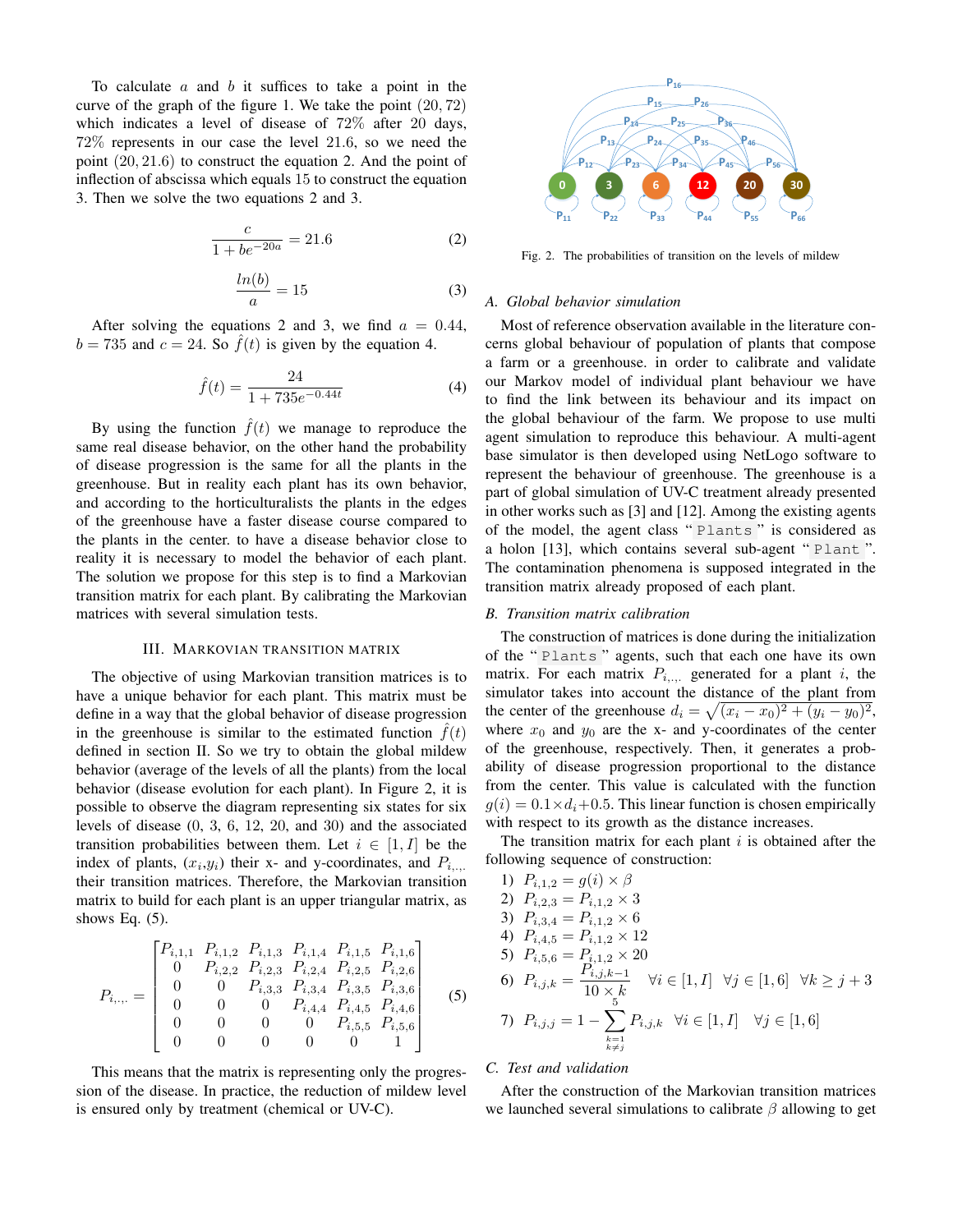an estimated function  $\hat{f}(t)$  as close as possible to observed function of mildew level evolution. The simulation results are shown in Figure 3. The best behavior is that of the pink curve, with  $\beta = 5.5 \times 10^{-6}$ . Eq. (6) shows an example of transition matrix generated for a plant situated at 40 meters from center of the greenhouse, with  $\beta = 5.5 \times 10^{-6}$ . Then, the calibrated transition matrix is used to simulate the behavior of mildew disease in a  $2,000$  meter<sup>2</sup> surface green house, which is composed of 10, 000 plants arranged in 100 rows of 100 plants. The simulation starts with a healthy greenhouse (AVG mildew level=0) and is stopped after 30 days.

As observed in the greenhouses and confirmed by growers, the disease appears first in the corners of the greenhouse and in its border and start its propagation to the the other plants. Figure 4 represents the state of a greenhouse, assumed completely treated in the first day, after 2, 7, 9, 14, 16 and 23 days. It is possible to validate the model based on this observation because it behaves like the real observations. Unfortunately, it is not possible to verify these observation with real data, because every time growers are treating their greenhouse before reaching such high level of mildew.



Fig. 3. Simulation of several mildew behaviors with different  $\beta$ 

#### IV. CONCLUSION

This paper proposes a Markovian modeling based approach to characterise the behavior of plants in terms of mildew disease apparition and evolution within a greenhouse. The objective is to reproduce a sigmaoïd-shaped evolution of the overall disease level. The results of the simulations on the behavior of mildew are satisfactory. Markovian transition matrices will be initialized with  $\beta = 5.5 \times 10^{-6}$ . The study of behavior is an important issue that will enrich future work on the development of dynamic and accurate preventive or corrective treatment. Other perspective of this work concerns the consideration of the contamination phenomena based on the multi-agent paradigm. The rest of the work will be carried out on the scheduling of evolutionary tasks for scenarios for treating mildew in the greenhouse.



Fig. 4. Behavior mildew in greenhouse

#### **REFERENCES**

- [1] Z. Zhai, J. F. Martínez, V. Beltran, and N. L. Martínez, "Decision support systems for agriculture 4.0: Survey and challenges," *Computers and Electronics in Agriculture*, vol. 170, p. 105256, 2020.
- [2] M. Sahnoun, Y. Xu, B. Belgacem, B. Imen, B. David, and A. Louis, "Fractal modeling of cyber physical production system using multi-agent systems," in *2019 International Conference on Applied Automation and Industrial Diagnostics (ICAAID)*, vol. 1, pp. 1–6, IEEE, 2019.
- [3] M. Mazar, M. Sahnoun, B. Bettayeb, N. Klement, and A. Louis, "Simulation and optimization of robotic tasks for uv treatment of diseases in horticulture," *Operational Research*, pp. 1–27, 2020.
- [4] B. Southall, T. Hague, J. A. Marchant, and B. F. Buxton, "An autonomous crop treatment robot: Part i. a kalman filter model for localization and crop/weed classification," *The international journal of robotics research*, vol. 21, no. 1, pp. 61–74, 2002.
- [5] R. Oberti, M. Marchi, P. Tirelli, A. Calcante, M. Iriti, E. Tona, M. Hočevar, J. Baur, J. Pfaff, C. Schütz, et al., "Selective spraying of grapevines for disease control using a modular agricultural robot," *Biosystems Engineering*, vol. 146, pp. 203–215, 2016.
- [6] O. Peries, "Studies on strawberry mildew, caused by sphaerotheca macularis (wallr. ex fries) jaczewski," *Annals of Applied Biology*, vol. 50, no. 2, pp. 211–224, 1962.
- [7] UCIPM, "Integrated pest management (ipm)."<br>http://www.ipm.ucdavis.edu/MODELS/index.html., 2021. Accessed: http://www.ipm.ucdavis.edu/MODELS/index.html., 2021. 2021-05-02.
- [8] M. Mazar, B. Bettayeb, N. Klement, M. Sahnoun, and A. Louis, "Dynamic scheduling of robotic mildew treatment by uv-c in horticulture," in *10th SOHOMA European Workshop on Service Oriented, Holonic and Multi-Agent Manufacturing Systems for Industry of the Future*, 2020.
- [9] M. A. Magableh, *A theoretical and empirical analysis of the Wagner hypothesis of public expenditure growth*. PhD thesis, University of Western Sydney, 2006.
- [10] J. G. Kemeny and J. L. Snell, *Markov chains*, vol. 6. Springer-Verlag, New York, 1976.
- [11] S. D. White, *Implications of new sustainable greenhouse systems for pests, diseases and biological control: A modelling approach using Oidium neolycopersici and Tetranychus urticae*. PhD thesis, University of Warwick, 2012.